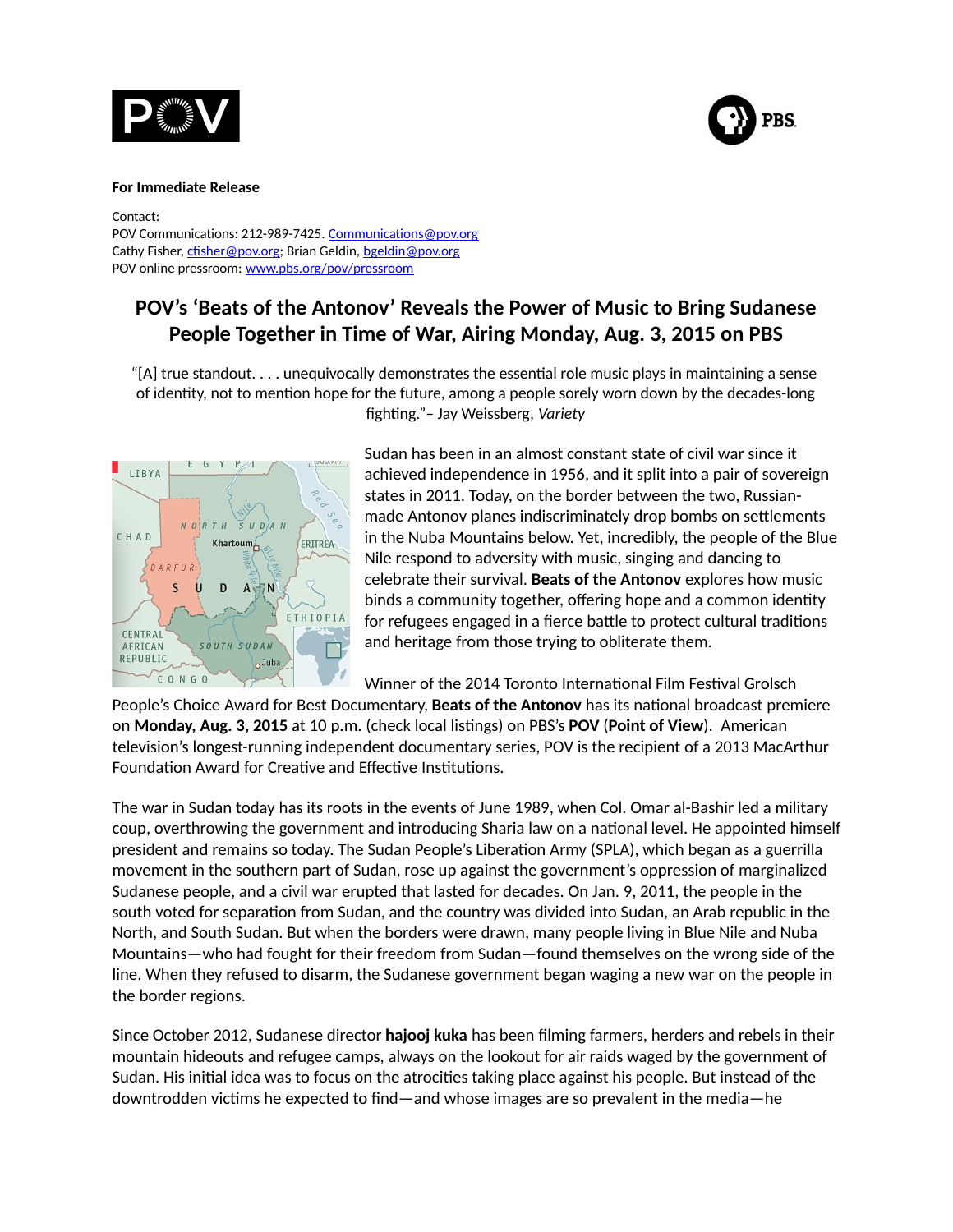discovered a resilient community joining together to celebrate their culture. "This film took shape as I was listening to music from the refugee camps," he says. "The music was made by instruments created from found objects; a radio was used as an amplifier to create an electronic Sudanese sound that was unique. It was new and very hip and I loved it. The music moved me so much that I knew the story behind it was key."

In the film, kuka captures the everyday life of his fellow Sudanese, who, although they have lost kin, homes and farms, improvise ways to continue harvesting their crops and raising cattle. He weaves together the voices of militants, social workers, intellectuals and everyday people to tell the story of refugees reclaiming their humanity in the midst of a complex conflict. "I named the film after the Antonov, a Russian airplane bombing the Nuba Mountains and Blue Nile," he says. "ʻBeats' refers to the sound of the bombing—people are running and they are scared—but 'beats' also refers to the music that heals people."

Kuka took recordings to his friend Sarah Mohamed (known as **Alsarah**), a Sudanese-American singersongwriter, who went back to Sudan with him "to get a closer look at the music and its role in the story of the people's displacement," she says. "Along with finding answers about the Blue Nile and Nuba Mountains refugees, we found questions to be asked of all Sudanese, both north and south," she adds. "What does it mean to be Sudanese? Why have we been in back-to-back civil wars since our independence? What is Sudanese music? Who gets to decide all these things?"

In **Beats of the Antonov**, a diverse assortment of people express their opinions, hopes and fears, sharing their struggle to keep the fragile thread of their identity from unraveling. Musician Jodah Bujud plays the rababa, a stringed instrument made from found objects. "When you play the rababa," he says, "people forget their hardships for a moment. They enter a state of happiness." Alsarah is fascinated by what she found when in Sudan, particularly "Girls' Music," which she encountered everywhere among young people. Mohamed attributes the widespread popularity of these songs, which tell stories of the women's everyday lives, to the fact that "everyone is allowed to sing. Anyone has the right to drum. You can use a bucket to drum. In the end everyone sings together."

Others provide insights into the complexity of the ongoing conflict. **Insaf Awad**, a Sudanese refugee, believes that war can actually attach people to their heritage. "People should protect their culture," she says, "and pass it on to future generations." **Albaqir Elafeef**, of the Sudanese Civil Society, believes that the war is caused by what he calls "the northerners' identity crisis" as they fight to rid Sudan of its African elements.

Ultimately, many of the people in the film say that the war is about the soul of Sudan. The government "utilizes a 'divide and rule' policy," says **Ibrahim Khatir**, an SPLA officer. "It categorizes Sudanese citizens along racial and ethnic lines, breaking them into Arabs and Blacks." Arab identity is strongly promoted by the ruling National Congress Party, and African local languages and traditions are being lost in the process. "If we don't answer the question of Sudanese identity the war will continue," **Seif Alislam** says. Meanwhile, the people of the Blue Nile and Nuba Mountains continue singing and dancing, the beats in their music expressing their heritage both as Africans and as Sudanese.

"Watch this film with an open heart," says kuka. "Despite years of adversity, the Sudanese people have retained—and even developed further—a signature strength and resilience and even joy. That is who we are, and that's the main message of my film."

**Beats of the Antonov** is a production of Refugee Club / Big World Cinema.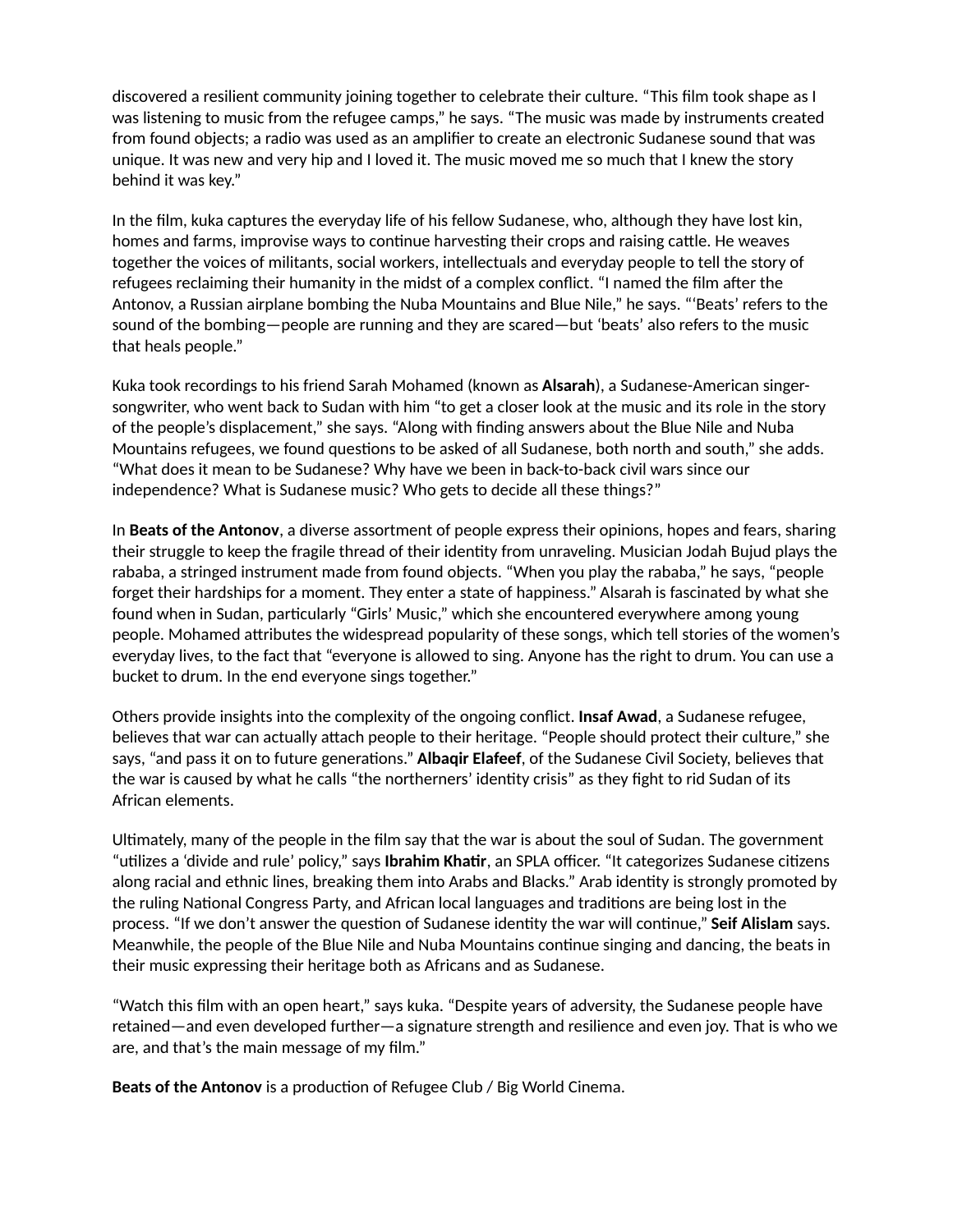# **About the Filmmakers:**

## **hajooj kuka, Director**

hajooj kuka is a filmmaker from Sudan, and is currently based between the Nuba Mountains in Sudan and Nairobi, Kenya. He is the creative director of 3ayin.com, a website that works with local reporters to bring news of the war to the Sudanese people through short documentaries. He is a regular contributor to nubareports.org. His previous work includes the 2009 documentary *Darfur's Skeleton*, which explores the conflict in Sudan's troubled region since 2003.

# **Steven Markovitz, Producer**

Steven Markovitz has been producing fictional features and documentaries for 20 years in Africa. His fiction films include *Viva Riva!* (Toronto, Berlinale), *Proteus* (Toronto, Berlinale), *African Metropolis* (Toronto, Rotterdam, Locarno) and *Love the One You Love* (Best South African Film, Durban 2014). His shorts have screened at Cannes, Sundance and Berlinale, and *Inja/Dog* was nominated for an Academy Award. His feature film *Stories of Our Lives* premiered at the 2014 Toronto International Film Festival, along with **Beats of the Antonov**. He has produced many documentaries including *Congo in Four Acts* (Berlinale, Hot Docs, IDFA) and Project 10 (Sundance, Berlinale, Hot Docs, Tribeca). Markovitz is currently producing films in Nigeria, Libya, Liberia, Kenya, the Democratic Republic of the Congo, Ghana, Japan and the United States.

## **Credits:**

| Directed by:<br>Producers:<br>Director of Photography:<br>Fditor:<br>Music Producer:                              | hajooj kuka<br>Steven Markovitz, hajooj kuka<br>hajooj kuka<br>hajooj kuka, Khalid Shamis<br>Alsarah |
|-------------------------------------------------------------------------------------------------------------------|------------------------------------------------------------------------------------------------------|
| Running Time:                                                                                                     | 56:46                                                                                                |
| Arabic with English subtitles                                                                                     |                                                                                                      |
| <b>POV Series Credits:</b><br><b>Executive Producers:</b><br>Associate Producer:<br><b>Coordinating Producer:</b> | Chris White, Simon Kilmurry<br>Nicole Tsien<br>Nikki Heyman                                          |

#### # # # #



Produced by American Documentary, Inc. and now in its 28thseason on PBS, POV is public television's premier showcase for nonfiction films. The series airs Mondays at 10 p.m. from June to September, with primetime specials during the year. Since 1988, POV has been the home for the

world's boldest contemporary filmmakers, celebrating intriguing personal stories that spark conversation and inspire action. Always an innovator, POV discovers fresh new voices and creates interactive experiences that shine a light on social issues and elevate the art of storytelling. With our documentary broadcasts, original online programming and dynamic community engagement campaigns, we are committed to supporting films that capture the imagination and present diverse perspectives.

POV films have won 32 Emmy® Awards, 18 George Foster Peabody Awards, 12 Alfred I. duPont-Columbia University Awards, three Academy Awards®, the first-ever George Polk Documentary Film Award and the Prix Italia. The POV series has been honored with a Special News & Documentary Emmy Award for Excellence in Television Documentary Filmmaking, two IDA Awards for Best Continuing Series and the National Association of Latino